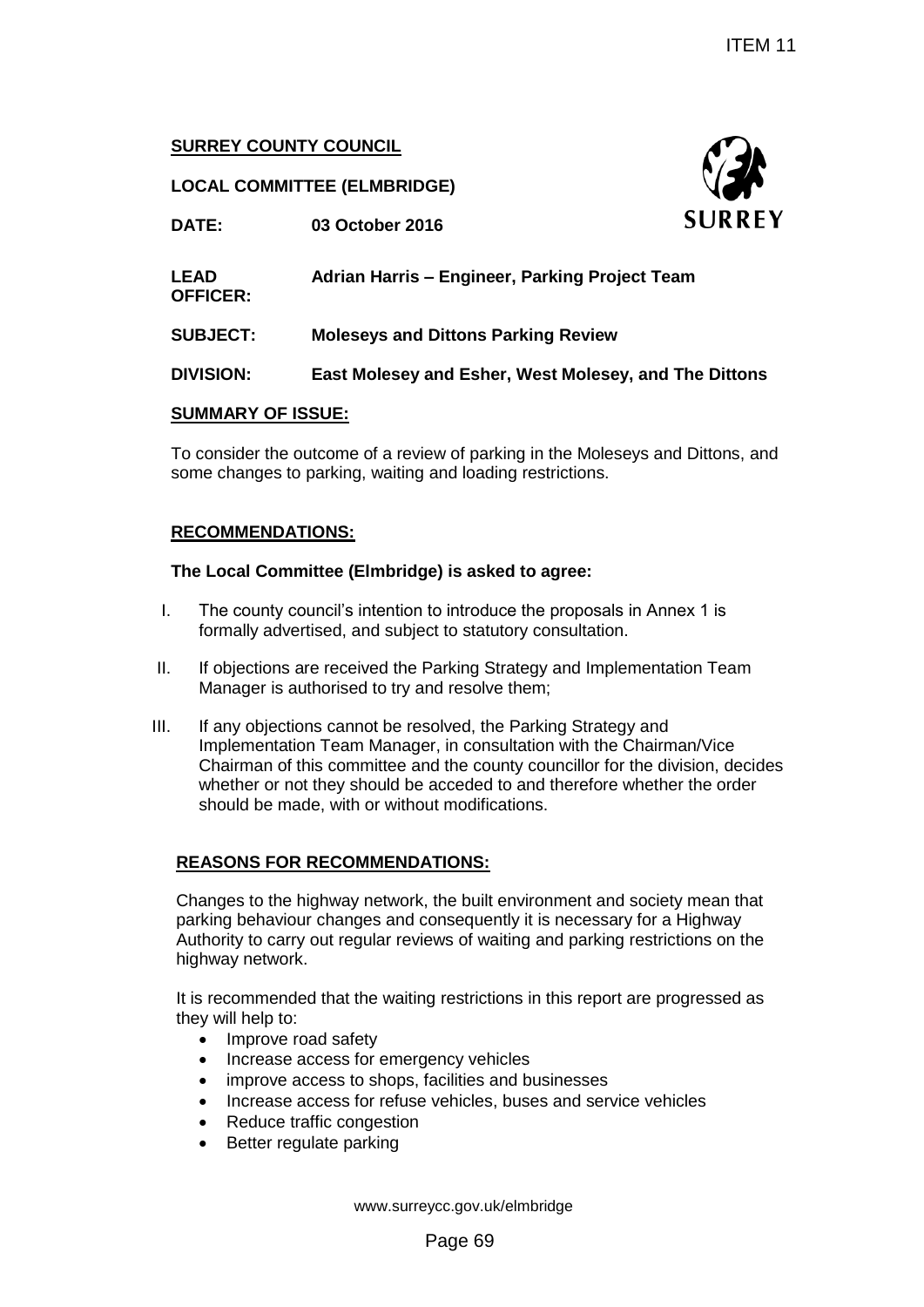# **1 INTRODUCTION AND BACKGROUND:**

- 1.1 At the meeting of 23 February 2015 the local committee agreed to adopt a new parking strategy for Elmbridge.
- 1.2 This new approach involves taking a longer term, more strategic and detailed look at parking and not just reacting to problems that have been brought to our attention, as has been the case during reviews in the past few years.
- 1.3 The strategy will focus on providing parking, if possible, where it is needed. This could include removing or amending existing restrictions. It will also look at introducing new controls if necessary.
- 1.4 As part of the new strategy, the committee agreed to carrying out more comprehensive reviews of different parts of the borough in turn on a three year rolling programme (from April 2015 - March 2018). This started with the Cobham area (including Stoke D'Abernon and Oxshott), followed by Weybridge in year 1, then the Moleseys and the Dittons, followed by Esher, Claygate and Hinchley Wood in year 2 and will finish with Walton and Hersham in year 3. TEM 11<br>
11 INTRODUCTION AND BACKGROUND:<br>
11 INTRODUCTION AND BACKGROUND:<br>
11 At the meeting of 23 February 2015 the lo<br>
parking strategy for Elmbridge.<br>
12 This new approach involves taking a long<br>
idention, as has been th
	- 1.5 The recommendations contained within this report are the result of the third review under the new strategy.

# **2 ANALYSIS:**

- 2.1 A number of exercises were undertaken to inform the review, including:
	- One 'broad brush' online survey which was targeted at local resident and business representation groups, borough councillors, schools and places of worship. The survey was also advertised more broadly through twitter. This consultation was carried out during May / June 2016.
	- One 'specific' consultation targeted at residents on the idea of introducing a permit parking area within School Road and Challoner's Close, East Molesey. The consultation on this scheme closes on 23 September and a verbal update will be provided at the committee meeting.
	- Consideration of requests for parking controls received by the parking team directly from members of the public.
	- Meeting the Elmbridge Parking Task Group and the County Councillors for East Molesey and Esher, West Molesey, and The Dittons. All Borough Councillors within these areas were also invited to a meeting and to take part in the process. We met to discuss ideas, potential schemes, and to refine and optimise the proposals.

www.surreycc.gov.uk/elmbridge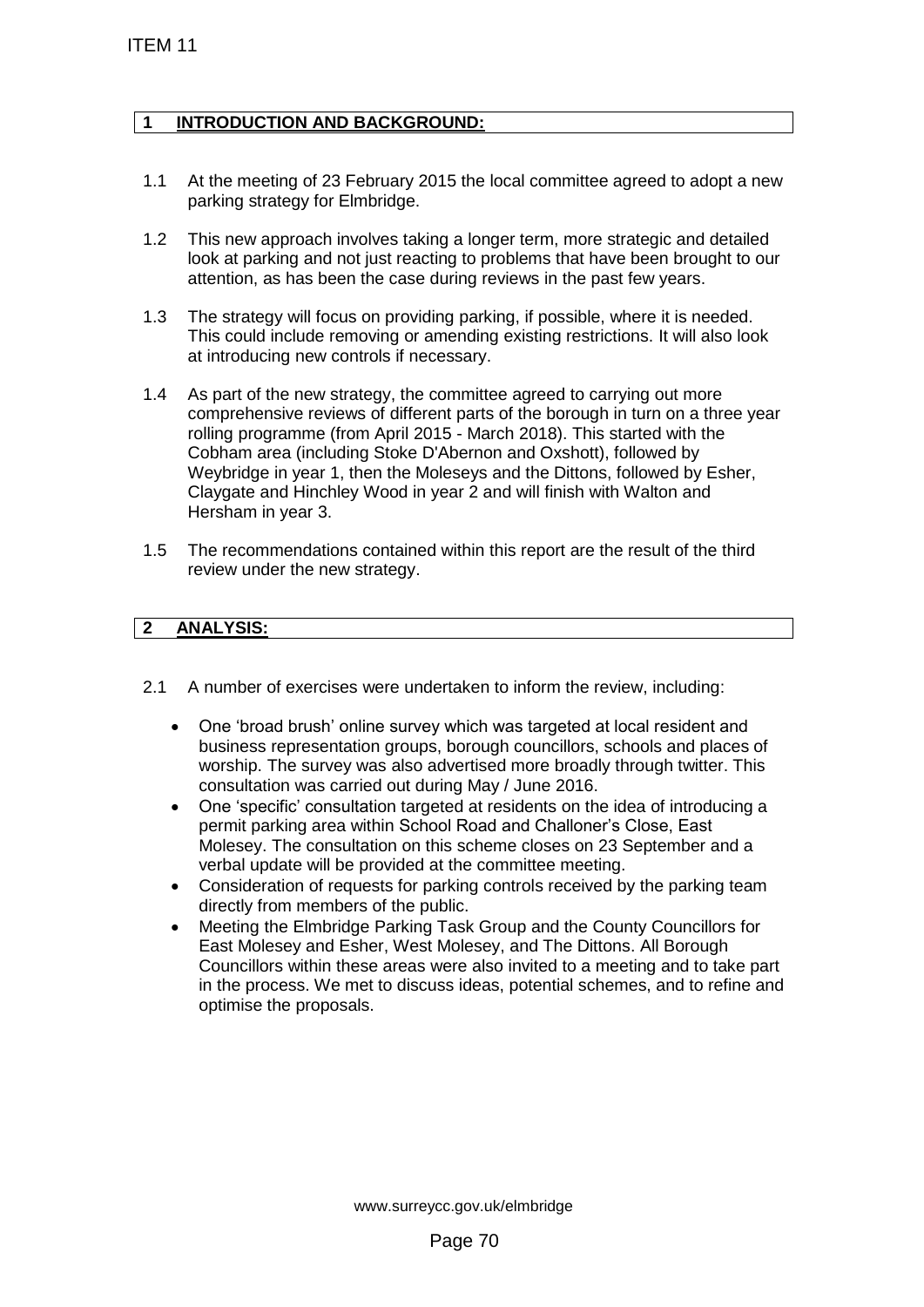- 2.2 Having gained an understanding of the problems in the Moleseys and Dittons, site visits were undertaken to look at the locations concerned, and to develop detailed designs.
- 2.3 Some of the proposed amendments in Annex 1 will look to free up on street parking space, which could help reduce the pressure on parking in other areas.
- 2.4 There were a number of parking scheme request forms received requesting changes to on street parking controls. These requests have been considered, and some have led to recommendations as given in Annex 1.
- 2.5 We received a large parking scheme request from residents in **East Molesey**, covering Hurst Road, Palace Road, Wolesey Road, Manor Road, Vine Road (part), Arnison Road, Grove Road, Hansler Grove, St John's Road, and Bridge Gardens. The residents were concerned that all day commuter parking in these roads prevents shoppers, residents and visitors using the on street space; there were also concerns regarding safety and congestion. The petition requests a one hour residents' only parking scheme within these streets. ITEM 11<br>g of the problems in the Moleseys and Dittons,<br>ok at the locations concerned, and to develop<br>pents in Annex 1 will look to free up on street<br>reduce the pressure on parking in other<br>started induces the pressure of p
- 2.6 We have decided not to progress this idea further for the following reasons:
	- The residents in these roads, broadly speaking, have significant levels of off street parking, and therefore have little need to use the on street parking space. Our policy is only to introduce a permit scheme where residents have real need to park on street, and where there is little or no off street parking available.
	- The parking strategy agreed by the local committee looks to stop introducing schemes that can cause displacement. This scheme would certainly displace vast numbers of vehicles, probably to streets that are already under heavy parking stress, and where residents have less off street parking (e.g. Kent Road, Park Road, Pemberton Road).
	- The existing uncontrolled space provides opportunity for local workers, who may be on relatively low pay, to park and work in the local area.
	- There are already limited waiting parking bays for shoppers in the Hampton Court area, such as Bridge Road, and Creek Road. It is difficult to conceive that there is a need to create what would be two or three hundred more parking spaces for shoppers to the area.
	- Particularly in the case of Palace Road and Wolesey Road, if parking were restricted to residents only for an hour, it is likely that both traffic flows and traffic speeds would increase dramatically in these roads over that time period. The current parking practices here helps to slow traffic.
	- We have in the past introduced controls to prevent obstructive or dangerous parking, and we are looking to introduce a couple of additional sections of yellow line within the area to eliminate further such problems (see Annex 1). However, we do not think that congestion or safety issues are prevalent in these roads.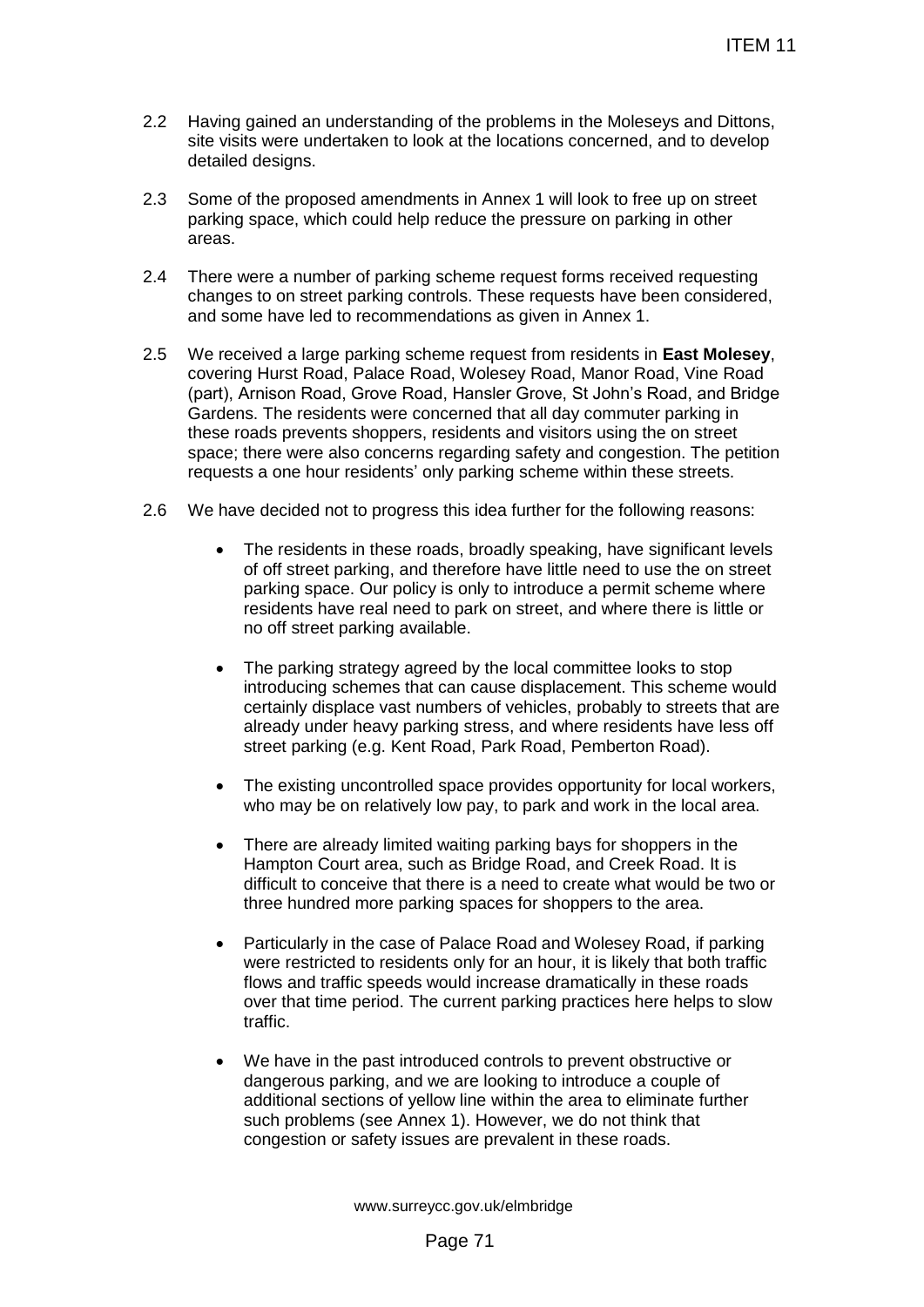- As a county council, one of our key objectives is to help support the economy. Removing all day parking from all of these roads could damage business and have a knock on impact on the local economy of the area.
- In the past it has also been suggested that parking should be controlled here to enable street cleansing. This is not a valid reason to introduce permanent parking controls. Parking can be temporarily suspended to enable street cleansing operations, as is the practice that happens across the county already.
- 2.7 We received a parking scheme request from residents of **Church Walk, Thames Ditton** requesting that a permit parking scheme be introduced in Ashley Road and Speer Road, Thames Ditton. Our parking strategy, as set by the local committee is one which seeks not to introduce parking schemes that cause displacement, and for this reason we will not be able to take this suggestion further at this stage. During the consultation (see 2.1), feedback suggested that a significant portion of residents of Ashley Road do not want a permit scheme here at the present time either. The borough council issue reduced rate residents' parking permits for off peak use, as well as standard residents' permits for their Ashley Road off street car park. TEM 11<br>
• As a county council, one of our ke<br>
economy. Removing all day parkin<br>
dramage business and have a kno<br>
the area.<br>
• In the past it has also been sugge<br>
here to enable street cleansing. To<br>
permanent parking contr
	- 2.8 The residents of **Basing Way in Thames Ditton** arranged a parking scheme request for yellow lines at the junction with Station Road, to ensure sightlines and access at the junction, and we have recommended proceeding with such a proposal, as shown in Annex 1.
	- 2.9 A parking scheme request was received from residents of **Linkfield, West Molesey**, requesting a number of changes to the highway, including parking controls. The requests for double yellow lines on junctions have been recommended as per Annex 1. We will not be going ahead with access protection markings (APMs), as the driveways do not meet our criteria, as given on our website. The remaining requests (such as tree planting) do not come under the remit of the parking review, and should be directed to the area highway team should residents wish for them to be considered.

# **3 OPTIONS:**

- 3.1 Agree the recommendations in this report and the proposals as outlined in Annex 1 and proceed with the statutory process for introducing parking controls.
- 3.2 Amend the recommendations and/or the proposals in Annex 1 and proceed with the statutory process for introducing parking controls. This may cause some delay in advertisement of the proposals.
- 3.3 Do not proceed with any of the recommendations or proposals. The parking controls would remain unaltered - however this will not resolve any of the identified parking problems.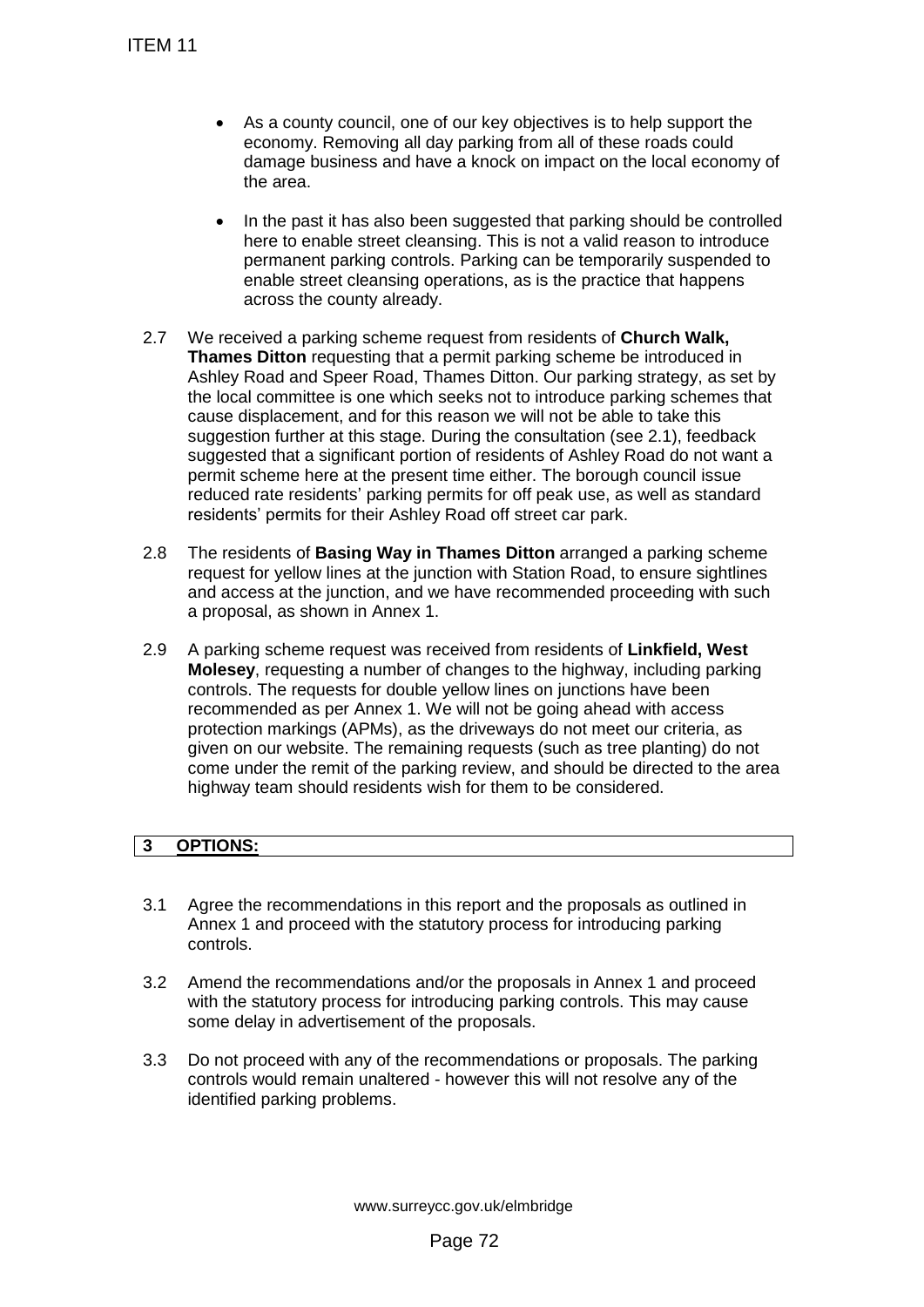## **4 CONSULTATIONS:**

4.1 Consultations have been undertaken with stakeholders as described in paragraph 2.1 of this report.

#### **5 FINANCIAL AND VALUE FOR MONEY IMPLICATIONS:**

5.1 At the meeting of 23 February 2015 the local committee agreed to dedicate its portion of the surplus from the on street parking account to funding the development and implementation of the parking reviews. The proposals in this report would therefore have no impact on any other funding streams.

## **6 EQUALITIES AND DIVERSITY IMPLICATIONS:**

6.1 No significant implications arising from this report.

## **7 LOCALISM:**

- 7.1 The local community has been engaged with in terms of developing the proposals and ideas set out within this report. When the proposals within Annex 1 are advertised this will enable additional input from the local community.
- 7.2 When the proposals are advertised, we will erect street notices at all locations affected, notify residents adjacent to the proposed controls via a post card, and make copies of the proposals available for inspection at local council offices/buildings and on our website.

## **8 OTHER IMPLICATIONS:**

|                                                                                                                                                                                                                                                                                                                                                                                                                                                                                                                                 | ITEM 11                                                 |  |  |
|---------------------------------------------------------------------------------------------------------------------------------------------------------------------------------------------------------------------------------------------------------------------------------------------------------------------------------------------------------------------------------------------------------------------------------------------------------------------------------------------------------------------------------|---------------------------------------------------------|--|--|
| <b>NSULTATIONS:</b>                                                                                                                                                                                                                                                                                                                                                                                                                                                                                                             |                                                         |  |  |
| Consultations have been undertaken with stakeholders as described in<br>paragraph 2.1 of this report.                                                                                                                                                                                                                                                                                                                                                                                                                           |                                                         |  |  |
| IANCIAL AND VALUE FOR MONEY IMPLICATIONS:                                                                                                                                                                                                                                                                                                                                                                                                                                                                                       |                                                         |  |  |
| t the meeting of 23 February 2015 the local committee agreed to dedicate its<br>ortion of the surplus from the on street parking account to funding the<br>evelopment and implementation of the parking reviews. The proposals in this<br>port would therefore have no impact on any other funding streams.                                                                                                                                                                                                                     |                                                         |  |  |
| UALITIES AND DIVERSITY IMPLICATIONS:                                                                                                                                                                                                                                                                                                                                                                                                                                                                                            |                                                         |  |  |
| o significant implications arising from this report.                                                                                                                                                                                                                                                                                                                                                                                                                                                                            |                                                         |  |  |
| <b>CALISM:</b>                                                                                                                                                                                                                                                                                                                                                                                                                                                                                                                  |                                                         |  |  |
| he local community has been engaged with in terms of developing the<br>roposals and ideas set out within this report. When the proposals within<br>nnex 1 are advertised this will enable additional input from the local<br>ommunity.<br>hen the proposals are advertised, we will erect street notices at all locations<br>ffected, notify residents adjacent to the proposed controls via a post card, and<br>lake copies of the proposals available for inspection at local council<br>ffices/buildings and on our website. |                                                         |  |  |
| <b>HER IMPLICATIONS:</b>                                                                                                                                                                                                                                                                                                                                                                                                                                                                                                        |                                                         |  |  |
|                                                                                                                                                                                                                                                                                                                                                                                                                                                                                                                                 |                                                         |  |  |
| Area assessed:                                                                                                                                                                                                                                                                                                                                                                                                                                                                                                                  | <b>Direct Implications:</b>                             |  |  |
| <b>Crime and Disorder</b>                                                                                                                                                                                                                                                                                                                                                                                                                                                                                                       | No significant implications<br>arising from this report |  |  |
| Sustainability (including Climate                                                                                                                                                                                                                                                                                                                                                                                                                                                                                               | No significant implications                             |  |  |
| Change and Carbon Emissions)                                                                                                                                                                                                                                                                                                                                                                                                                                                                                                    | arising from this report                                |  |  |
| <b>Corporate Parenting/Looked After</b>                                                                                                                                                                                                                                                                                                                                                                                                                                                                                         | No significant implications                             |  |  |
| Children                                                                                                                                                                                                                                                                                                                                                                                                                                                                                                                        | arising from this report                                |  |  |
| Safeguarding responsibilities for<br>vulnerable children and adults                                                                                                                                                                                                                                                                                                                                                                                                                                                             | No significant implications<br>arising from this report |  |  |
| <b>Public Health</b>                                                                                                                                                                                                                                                                                                                                                                                                                                                                                                            | No significant implications                             |  |  |
|                                                                                                                                                                                                                                                                                                                                                                                                                                                                                                                                 | arising from this report                                |  |  |
|                                                                                                                                                                                                                                                                                                                                                                                                                                                                                                                                 |                                                         |  |  |
|                                                                                                                                                                                                                                                                                                                                                                                                                                                                                                                                 |                                                         |  |  |
| <b>NCLUSION AND RECOMMENDATIONS:</b>                                                                                                                                                                                                                                                                                                                                                                                                                                                                                            |                                                         |  |  |
| he county council's intention to introduce the proposals in Annex 1 is formally<br>dvertised, and subject to statutory consultation.                                                                                                                                                                                                                                                                                                                                                                                            |                                                         |  |  |
| objections are received the Parking Strategy and Implementation Team<br>lanager is authorised to try and resolve them;                                                                                                                                                                                                                                                                                                                                                                                                          |                                                         |  |  |
| any objections cannot be resolved, the Parking Strategy and Implementation<br>eam Manager, in consultation with the Chairman/Vice Chairman of this                                                                                                                                                                                                                                                                                                                                                                              |                                                         |  |  |
| www.surreycc.gov.uk/elmbridge                                                                                                                                                                                                                                                                                                                                                                                                                                                                                                   |                                                         |  |  |
| Page 73                                                                                                                                                                                                                                                                                                                                                                                                                                                                                                                         |                                                         |  |  |

## **9 CONCLUSION AND RECOMMENDATIONS:**

- 9.1 The county council's intention to introduce the proposals in Annex 1 is formally advertised, and subject to statutory consultation.
- 9.2 If objections are received the Parking Strategy and Implementation Team Manager is authorised to try and resolve them;
- 9.3 If any objections cannot be resolved, the Parking Strategy and Implementation Team Manager, in consultation with the Chairman/Vice Chairman of this